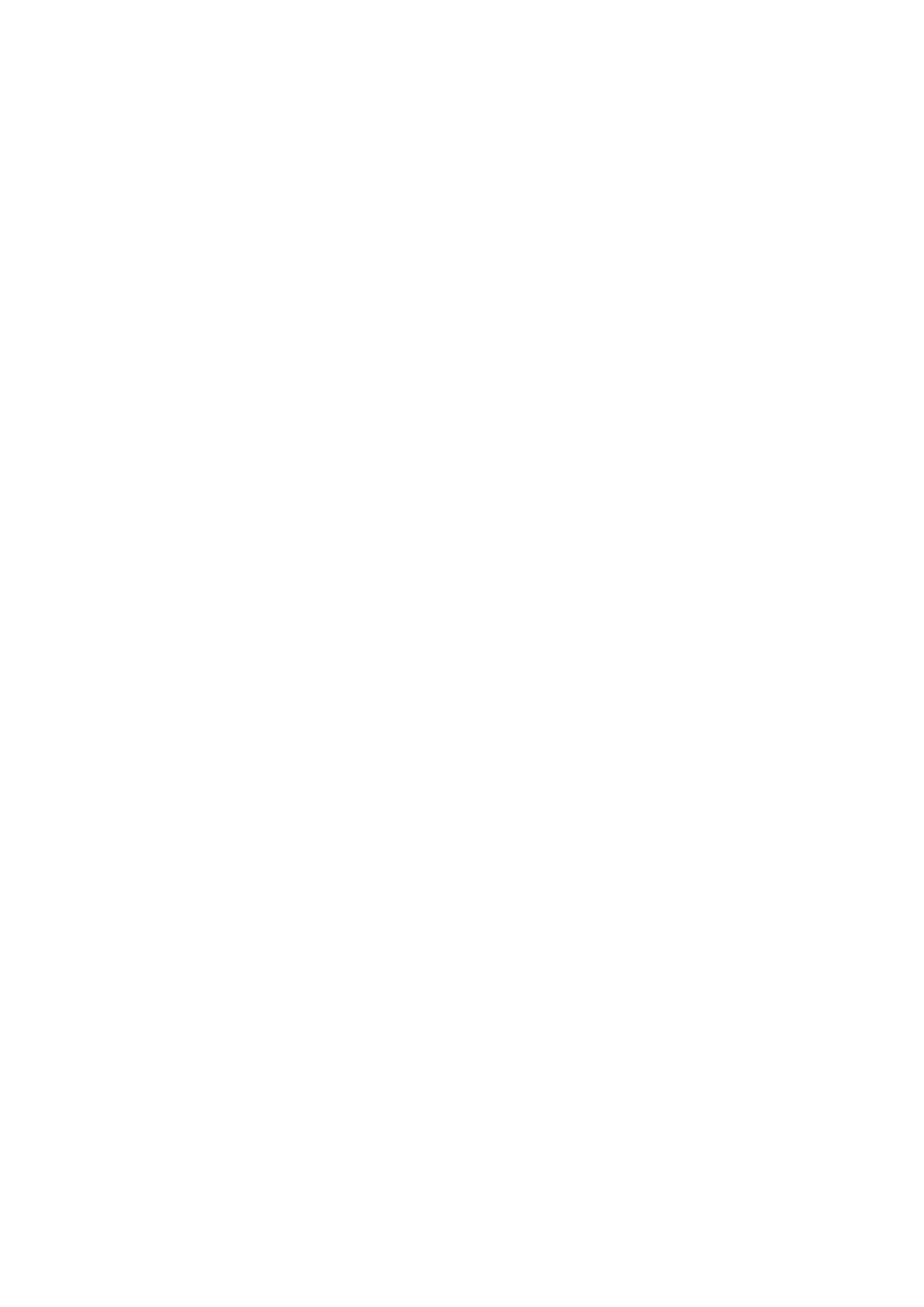# **AGENDA**

|     |                                                                                                        | Page Nos.   |
|-----|--------------------------------------------------------------------------------------------------------|-------------|
| 1.  | Apologies for Absence                                                                                  |             |
| 2.  | Declarations of Interest by Members and Officers and as to the Party Whip                              |             |
| 3.  | Declaration of any Intention to Record the Meeting                                                     |             |
| 4.  | Minutes of meeting held on 7 June 2021                                                                 | $5 - 14$    |
| 5.  | Chairman's Report                                                                                      |             |
| 6.  | Forward Plan - October 2021 to September 2022                                                          | $15 - 16$   |
|     | <b>Part 1 - Items for Decision</b>                                                                     |             |
| 7.  | Reconstitution of Working Parties/Task & Finish Groups                                                 | $17 - 18$   |
| 8.  | Housing Allocations Scheme - Annual Review                                                             | $19 - 23$   |
| 9.  | Phase Two Consultation of Tenant Engagement Update                                                     | $24 - 38$   |
|     | Part 2 - Items for Information                                                                         |             |
| 10. | <b>Climate Emergency Update</b>                                                                        | $39 - 51$   |
| 11. | Review of Public Realm CCTV                                                                            | $52 - 68$   |
| 12. | <b>Star Survey</b>                                                                                     | $69 - 99$   |
| 13. | Housing Service Compliance Quarter 1 Out Turn Performance                                              | $100 - 111$ |
| 14. | MEH LAD 2 Grant Funding Project - Update                                                               | $112 - 114$ |
| 15. | Home Energy Conservation Act (HECA) Bi Annual Report 2021                                              | $115 - 126$ |
| 16. | Affordable Housing Delivery 2020/21                                                                    | $127 - 145$ |
| 17. | Parish and Town Council Initiative Fund 2020/2021 (Cleaner, Safer, Greener)<br><b>Annual Report</b>    | 146 - 154   |
| 18. | Urgency Item - Afghan Locally Employed Staff (LES) Relocation Scheme -<br><b>June 2021</b>             | $155 - 156$ |
| 19. | Homes & Communities Revenue and Capital Forecast Outturn Report to 31<br>March 2022 as at 31 July 2021 | 157 - 175   |